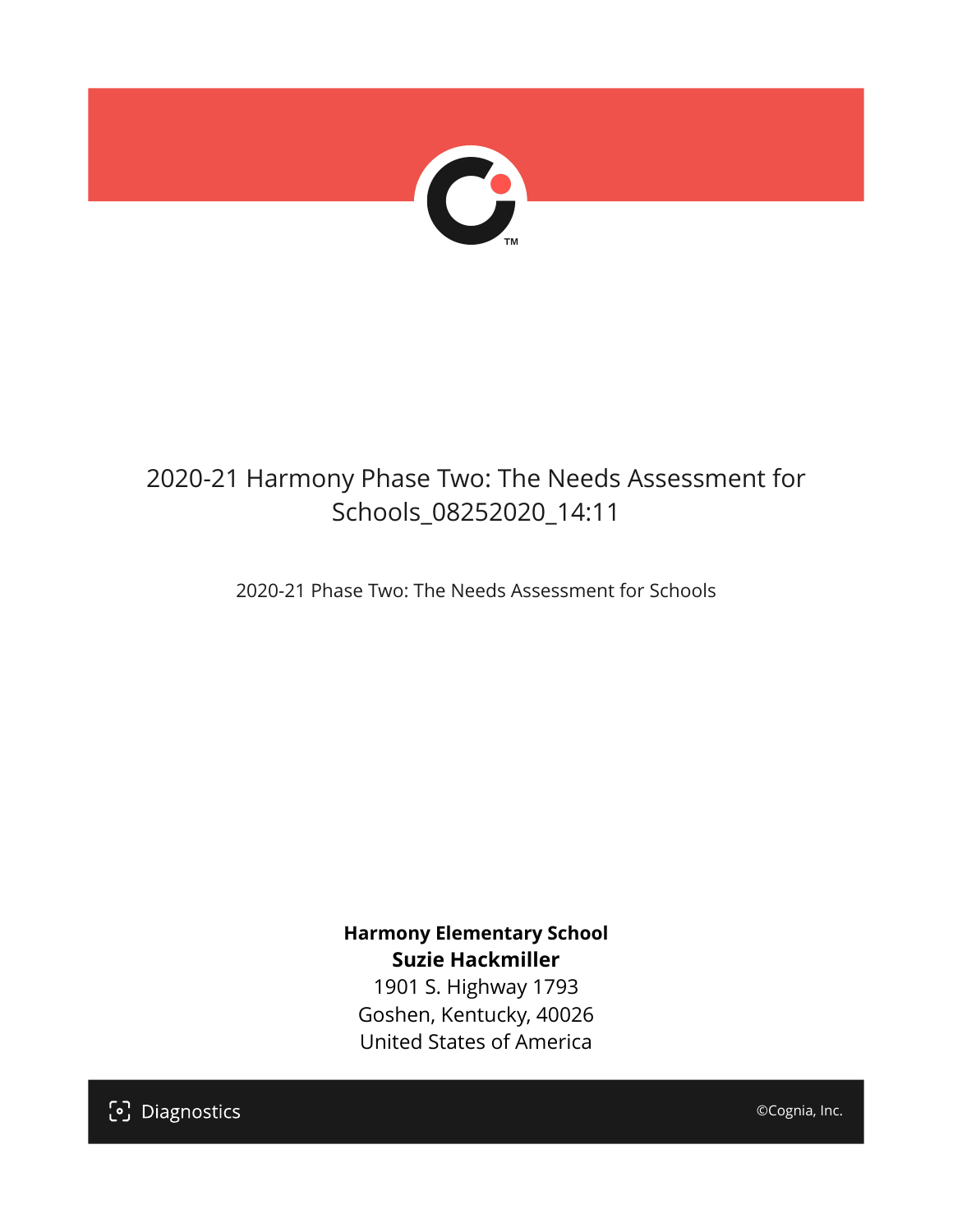#### **Table of Contents**

| 2020-21 Phase Two: The Needs Assessment for Schools        |  |
|------------------------------------------------------------|--|
| Understanding Continuous Improvement: The Needs Assessment |  |
| Protocol                                                   |  |
| <b>Current State</b>                                       |  |
| Priorities/Concerns                                        |  |
| Trends                                                     |  |
| Potential Source of Problem                                |  |
| Strengths/Leverages                                        |  |
|                                                            |  |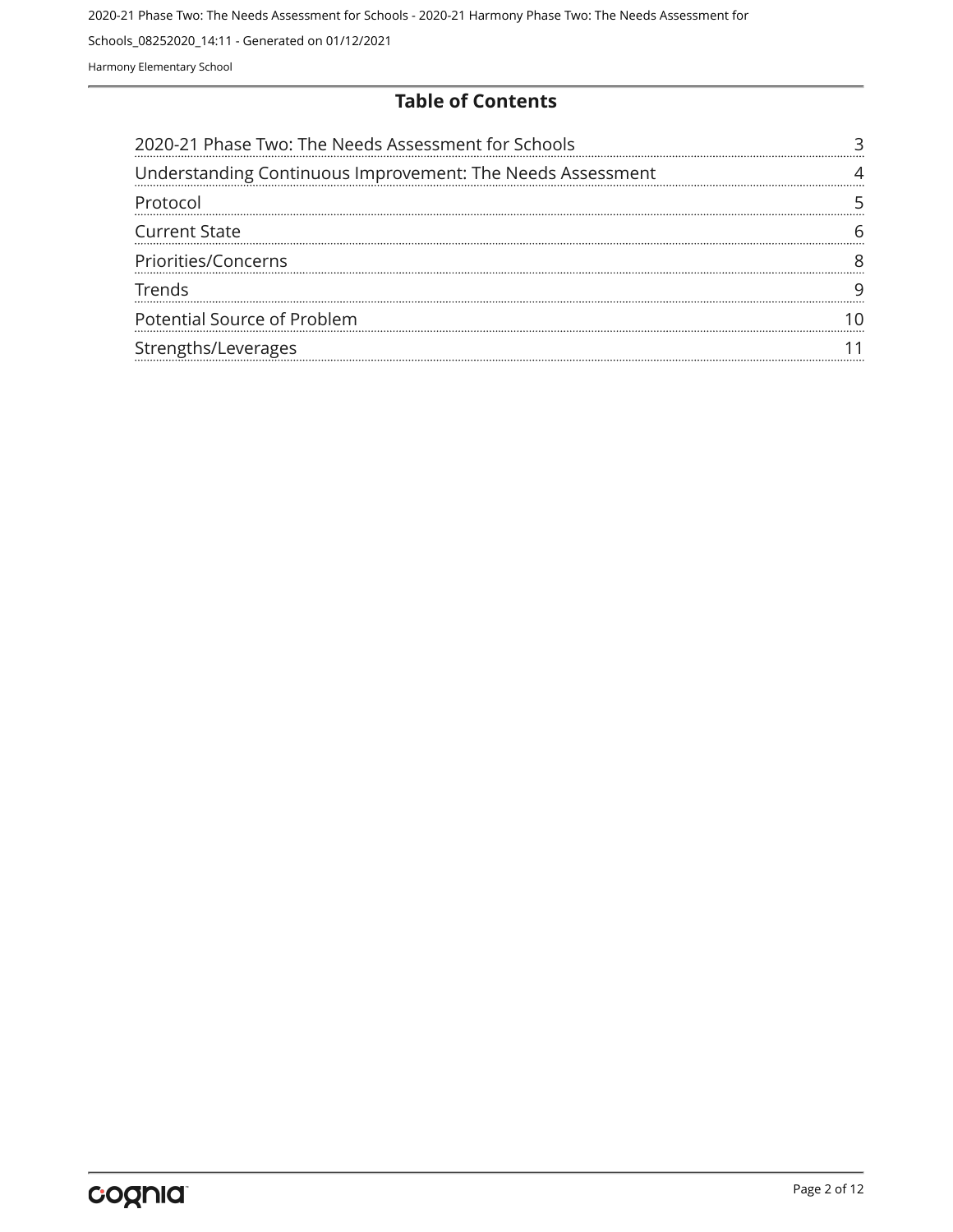Harmony Elementary School

## <span id="page-2-0"></span>**2020-21 Phase Two: The Needs Assessment for Schools**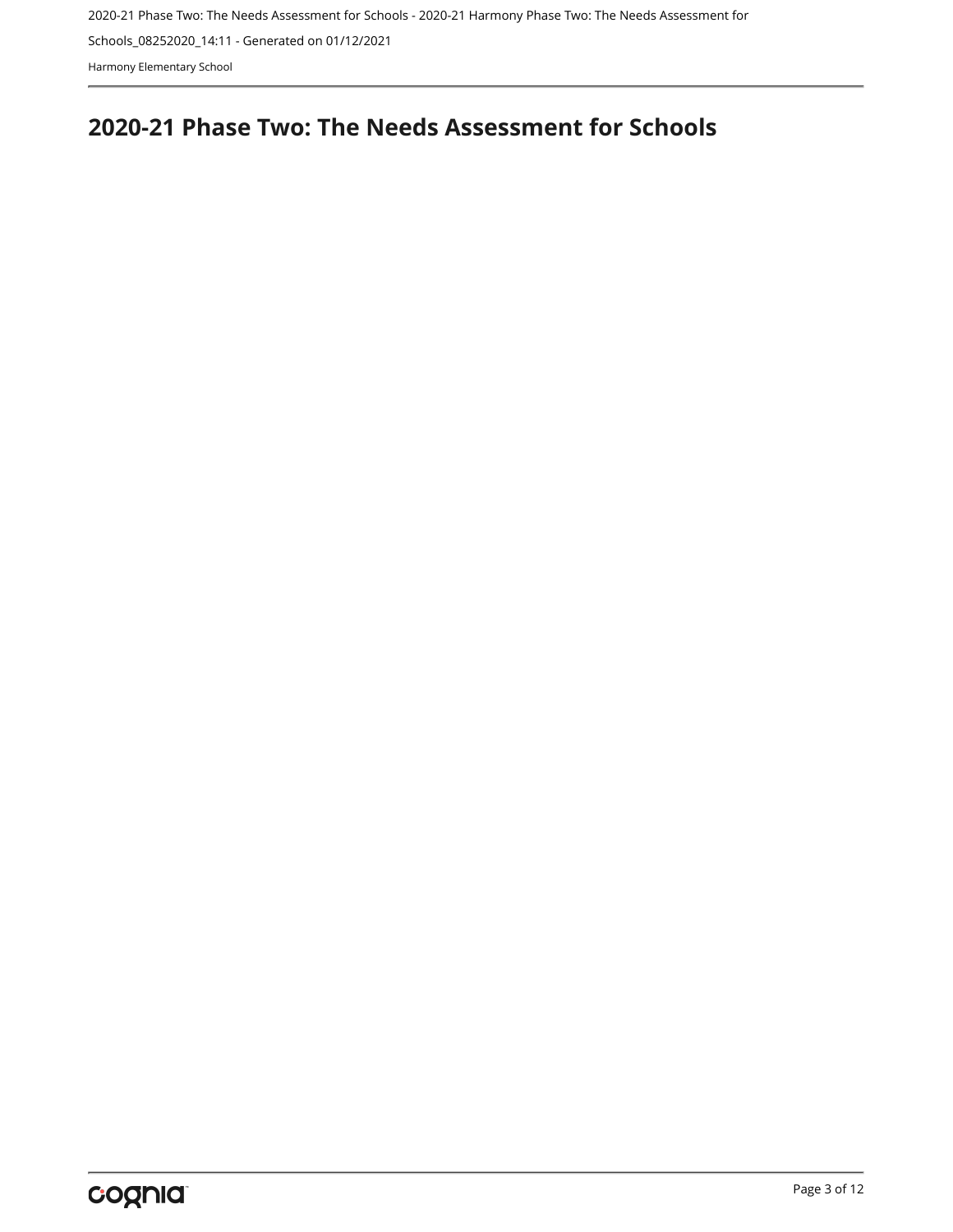## <span id="page-3-0"></span>**Understanding Continuous Improvement: The Needs Assessment**

In its most basic form, continuous improvement is about understanding the **current state** and formulating a plan to move to the **desired state**. The comprehensive needs assessment is a culmination of an extensive review of multiple sources of data collected over a period of time (e.g. 2-3 years). It is to be conducted annually as an essential part of the continuous improvement process and precedes the development of strategic goals (i.e. desired state).

The needs assessment requires synthesis and analysis of multiple sources of data and should reach conclusions about the **current state** of the school, as well as the processes, practices and conditions that contributed to that state.

The needs assessment provides the framework for **all** schools to clearly and honestly identify their most critical areas for improvement that will be addressed later in the planning process through the development of goals, objectives, strategies and activities. 703 KAR 2:225 requires, as part of continuous improvement planning for schools, each school complete the needs assessment between October 1 and November 1 of each year and include: (1) a description of the data reviewed and the process used to develop the needs assessment; (2) a review of the previous plan and its implementation to inform development of the new plan; and, (3) perception data gathered from the administration of a valid and reliable measure of teaching and learning conditions. Further, as required by Section 1114 of the Every Student Succeeds Act (ESSA), Title I schools implementing a schoolwide program must base their Title I program on a comprehensive needs assessment.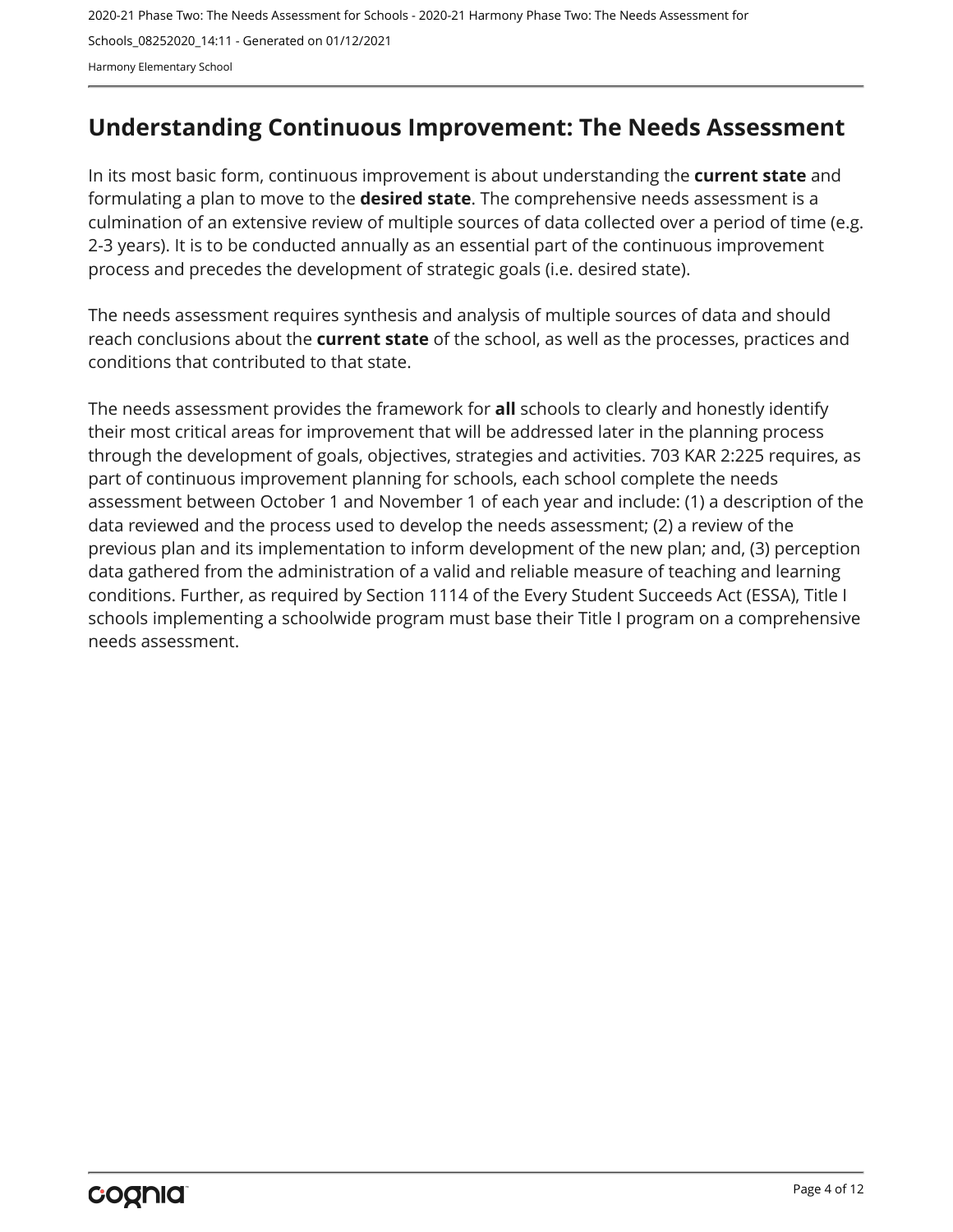## <span id="page-4-0"></span>**Protocol**

. Clearly detail the process used for reviewing, analyzing and applying data results. Include names of school councils, leadership teams and stakeholder groups involved. How frequently does this planning team meet and how are these meetings documented?

IMPACT Survey: Analyzed in May 2020 by school Administrative Team Further analysis of IMPACT survey with each grade level PLC in October of 2020 to narrow focus and specify actions that would result in an improvement KPREP: • Received September 2019 • Shared with all staff on September 27, 2019 • Shared with PTA on October 8, 2019 • Analyzed with all staff utilizing Data Carousel Protocol on October 18, 2019 in an effort to determine the reasons for the data • Grade level data analyzed in specific grade level PLC's during week of November 4, 2019 • Individual teachers in grade 3-5 will complete an analysis of individual class KPREP data and discussion with principal 2020 NO KPREP data available due to COVID NWEA MAP: • Analyzed grade level Reading and Math data by Administrative Team October 2020 • Individual classroom MAP data analyzed in grade level PLC's October 2020 • Student goal setting October/early November 2020 • MAP Fall 2020 Student Progress Report shared with parents October 2020 • This data analysis will continue with each administration of MAP (fall, winter, spring) • A school level quadrant chart is being developed to target specific groups BRIGANCE: • Initial Brigance data was analyzed and reviewed September 2019 with K teachers and interventionists DRA: • Fall DRA data was collected and analyzed by classroom teachers and interventionists September 2020 • Administrative Team analyzed historical DRA data for each grade in October 2020 DIBELS: FALL DIBELS for all K students was analyzed and reviewed with all K teachers and interventionists Administrative Team will lead each grade level PLC through a triangulation analysis of data (DRA, KPREP, BRIGANCE, MAP, DIBELS) November 2020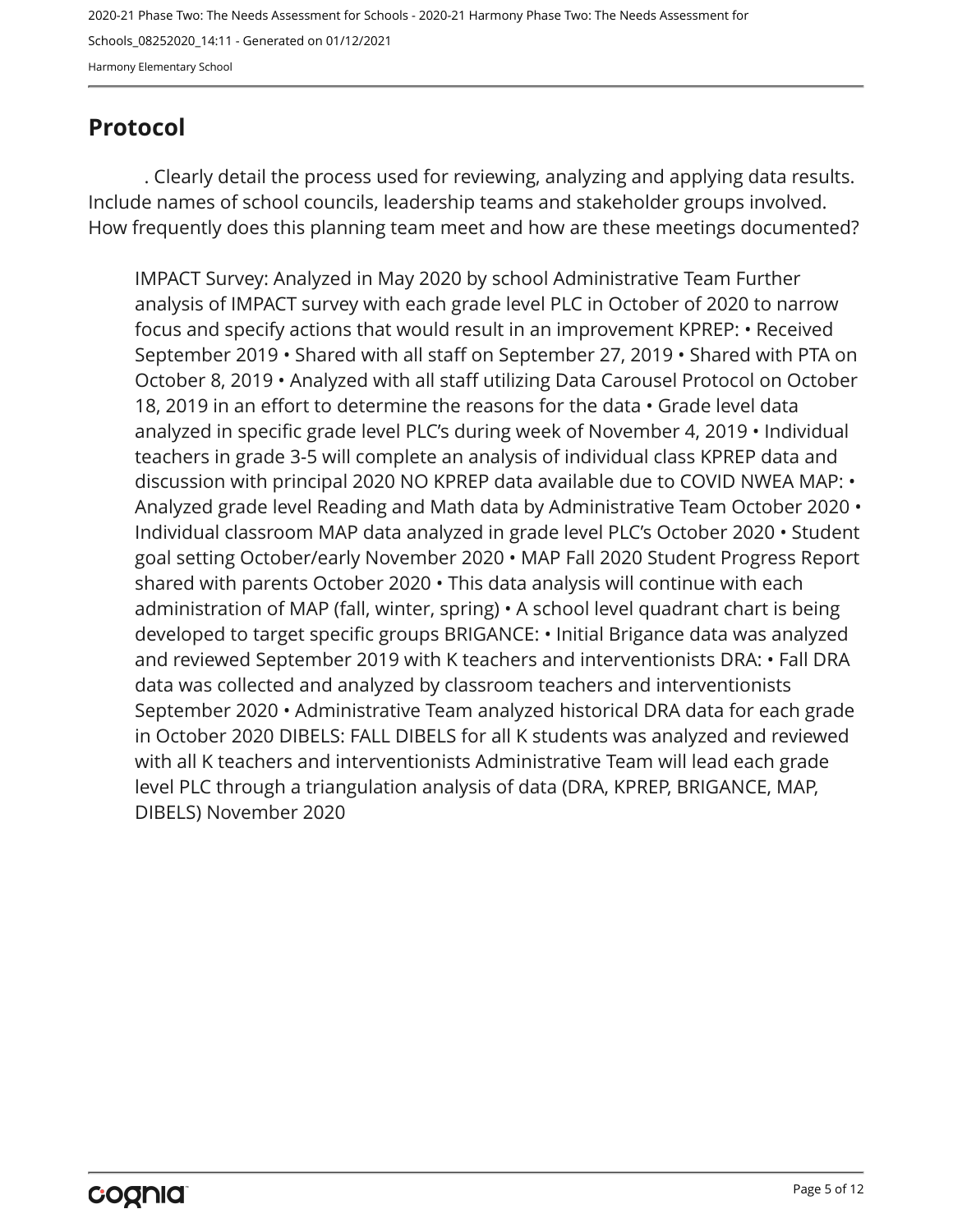## <span id="page-5-0"></span>**Current State**

. Plainly state the current condition using precise numbers and percentages as revealed by past, current and multiple sources of data. These should be based solely on data outcomes. Cite the source of data used.

#### **Example of Current Academic State:**

-Thirty-four percent (34%) of students in the achievement gap scored proficient on KPREP Reading.

-From 2018 to 2020, the school saw an 11% increase in novice scores in reading among students in the achievement gap.

-Fifty-four percent (54%) of our students scored proficient in math compared to the state average of 57%.

#### **Example of Non-Academic Current State:**

-Teacher Attendance: Teacher attendance rate was 84% for the 2019-20 school year – a decrease from 92% in 2017-18.

-The number of behavior referrals increased from 204 in 2018-19 to 288 in 2019-20. -Survey results and perception data indicated 62% of the school's teachers received adequate professional development.

Reading as evidenced by KPREP 71.1% of all students scored P/D in reading on 2018/19 KPREP as compared to 68.1% in 2017/18...an increase of 3%. 2017/18 3rd grade % P/D in reading=61.2 4th grade % P/D in reading=68 5th grade % P/D in reading=75 2018/19 3rd grade % P/D in reading=67 4th grade % P/D in reading=72.7 5th grade % P/D in reading=72.9 Novice students in reading 2017/18 3rd=13.2% 4th=6.4% 5th=8% 2018/19 3rd=9% 4th=4% 5th=7% Decrease in the percentage of N in reading from 3rd to 4th grade (apples to apples). Percentage of N in reading from 4th to 5th grade (apples to apples) stayed relatively the same. 2017/18 51% of 49 FRL students scored P/D in reading. 19.7% of 49 FRL students scores N in reading. The gap is narrowing over time and the % of poverty students at proficiency is relatively the same over 4 years with the exception of 1617. 37.3% of 51 students with disabilities scored P/D in reading. 35.7% of 51 students with disabilities scored N in reading. The gap is not narrowing. 2018/19 46% of 50 FRL students scored P/D in reading. The gap has widened again with the increased growth in P/D of the general population. 43.5% of 46 students with disabilities scored P/D in reading. The gap is narrowing. Math as evidenced by KPREP 68% of all students scored P/D in math on 2018/19 KPREP as compared to 65.4% in 2017/18…increase of 2.4% 2017/18 3rd grade % P/D in math=61% 4th grade % P/D in math=61% 5th grade %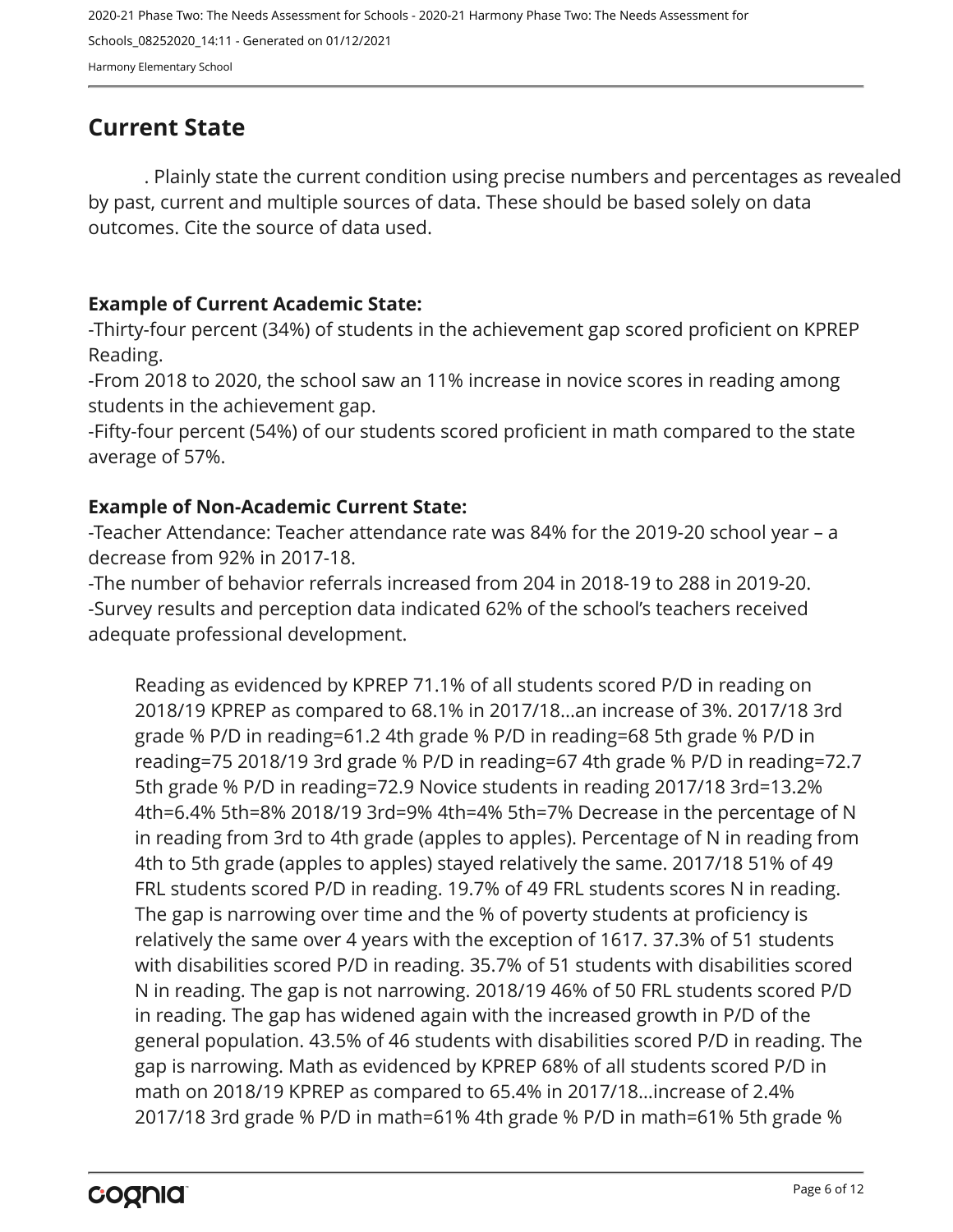2020-21 Phase Two: The Needs Assessment for Schools - 2020-21 Harmony Phase Two: The Needs Assessment for

Schools\_08252020\_14:11 - Generated on 01/12/2021

Harmony Elementary School

P/D in math=74% 2018/19 3rd grade % P/D in math=58.5% 4th grade % P/D in math=66.9% 5th grade % P/D in math=76.7% Percentage of P/D in math has increased from 3rd to 4th grade 5.9%. Increase in percentage of P/D in math from 4th to 5th grade 15.7%. Novice students in math 2017/18 3rd=8.3% 4th=12% 5th=2.4% 2018/19 3rd=6% 4th=11.6% 5th=3% Percentage of students scoring Novice in math decreased from 4th to 5th grades. Percentage of students scoring Novice in math increased from 3rd to 4th grades. 34% of 50 FRL students scored P/ D in math. 39.1% of 46 students with disabilities scored P/D in math. Gaps in both groups are narrowing in math. Writing as evidence by KPREP 70.5% students scored PD in writing as compared to 65.3% in 2017/18. Increase 5.2%. 7% of students scored N in writing in 2018/19 as compared to 6.5% students scored N in writing in 2017/18. 56.3% FRL students scored P/D in writing in 2018/19 as compared to38.9 % FRL students scored P/D in writing in 2017/18. 47.4% students with disabilities scored P/D in writing in 2018/19 as compared to 13.3% students with disabilities scored P/D in writing in 2017/18. 2018/19 KPREP Overall Proficiency Total= 88.9% = high Reading= 89 Math=88.8 Separate Academic Indicators: Total=82.6 = very high Science=76.7 Social Studies=88.2 OD Writing=82.9 Growth: Total=62.3 = high Reading=57.5 Math=68 Fall 2018 DRA 68% of students K-5 are meeting the fall benchmark. Fall 2018 MAP Math: 68% of 3rd graders are P/D. 77% of 4th graders are P/D. 70% of 5th graders are P/D. Reading: 69.8% of 3rd graders are P/D. 75.8% of 4th graders are P/D. 66.9% of 5th graders are P/D. Fall 2019 DRA 75.2% of 1st graders are meeting the fall benchmark. 59.2% of 2nd graders are meeting the fall benchmark. 64.4% of 3rd graders are meeting the fall benchmark. 51.9% of 4th graders are meeting the fall benchmark. 79.6 of 5th graders are meeting the fall benchmark. Fall 2018 MAP Math: 68% of 3rd graders are P/D. 77% of 4th graders are P/D. 70% of 5th graders are P/D. Reading: 69.8% of 3rd graders are P/D. 75.8% of 4th graders are P/D. 66.9% of 5th graders are P/D. Fall 2019 MAP Math: 73% of 3rd graders are P/D. 79.3% of 4th graders are P/D. 74.3% of 5th graders are P/D. Reading: 71.8% of 3rd graders are P/D. 65% of 4th graders are P/D. 88.7% of 5th graders are P/D. Fall 2020 MAP Math: 74% of 3rd graders are performing in the Avg., HiAvg or Hi 83% of 4th graders are performing in the Avg., HiAvg or Hi 81% of 5th graders are performing in the Avg., HiAvg or Hi Reading: 75% of 3rd graders are performing in the Avg., HiAvg or Hi 90% of 4th graders are performing in the Avg., HiAvg or Hi 87% of 5th graders are performing in the Avg., HiAvg or Hi Non Academic data Perception data indicated that 54% of staff felt that they received timely and quality feedback and coaching. Perception data indicated that 70% of staff felt prepared to address issues of diversity.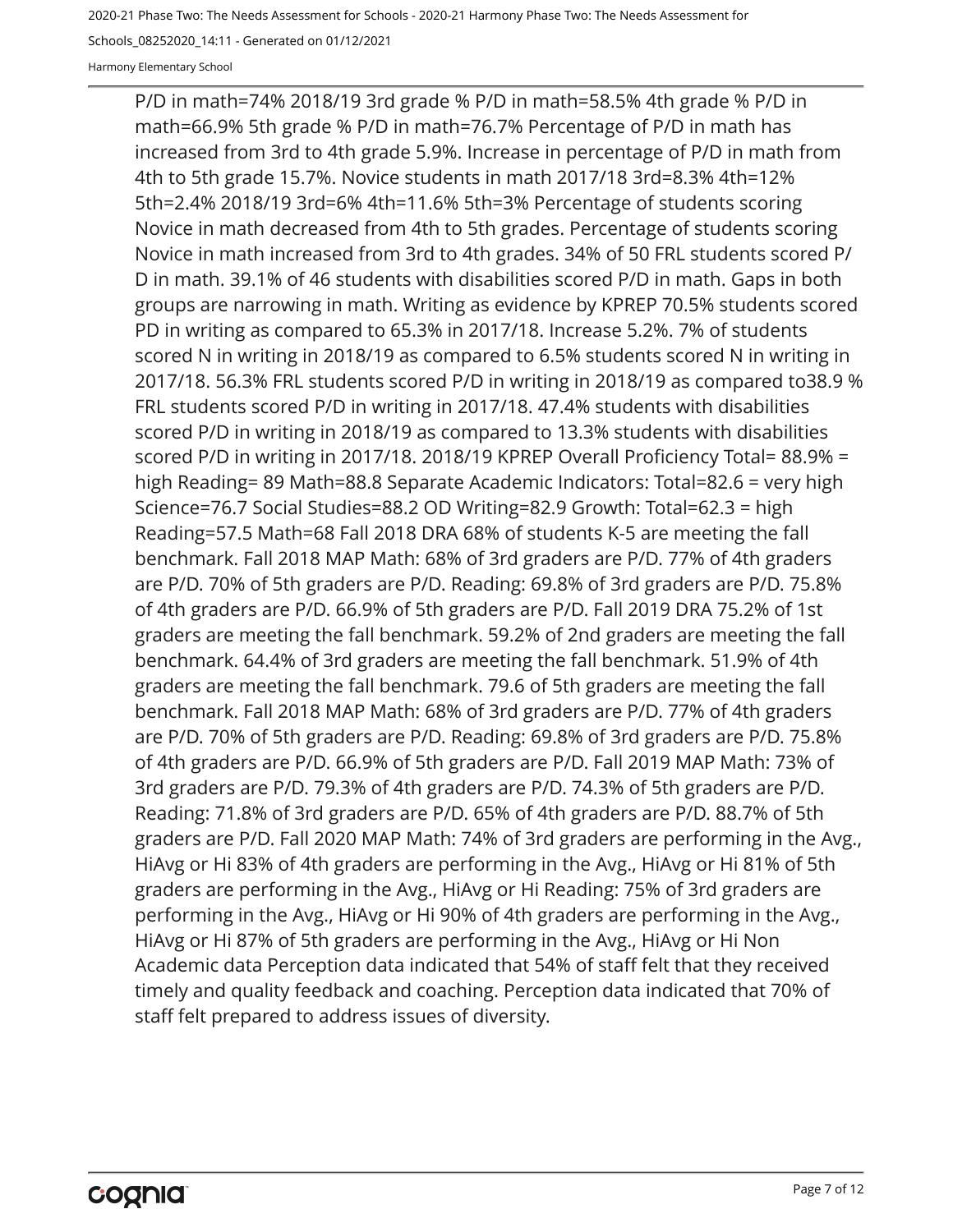## <span id="page-7-0"></span>**Priorities/Concerns**

. Clearly and concisely identify areas of weakness using precise numbers and percentages.

**NOTE:** These priorities will be thoroughly addressed in the Comprehensive School Improvement Plan (CSIP) diagnostic and template.

**Example:** Sixty-eight (68%) of students in the achievement gap scored below proficiency on the KPREP test in reading as opposed to just 12% of non-gap learners.

Reading 43.5% of disabled gap students scored proficient on 1819 KPREP test in reading as opposed to 75.2% of non- disabled gap learners. 46% of poverty gap students scored proficient on 1819 KPREP test in reading as opposed to 75.2% of non-poverty gap learners. Math 39.1% of disabled gap students scored proficient on 1819 KPREP test in math as opposed to 72.3% of non- disabled gap learners. 34% of poverty gap students scored proficient on 1819 KPREP test in math as opposed to 73.6% of non-poverty gap learners. Science 14.3% of disabled students scored proficient on 1819 KPREP test in science as opposed to 58.9% of non-disabled gap learners. 22.2% of poverty students scored proficient on 1819 KPREP test in science as opposed to 59.2% of non-poverty gap learners.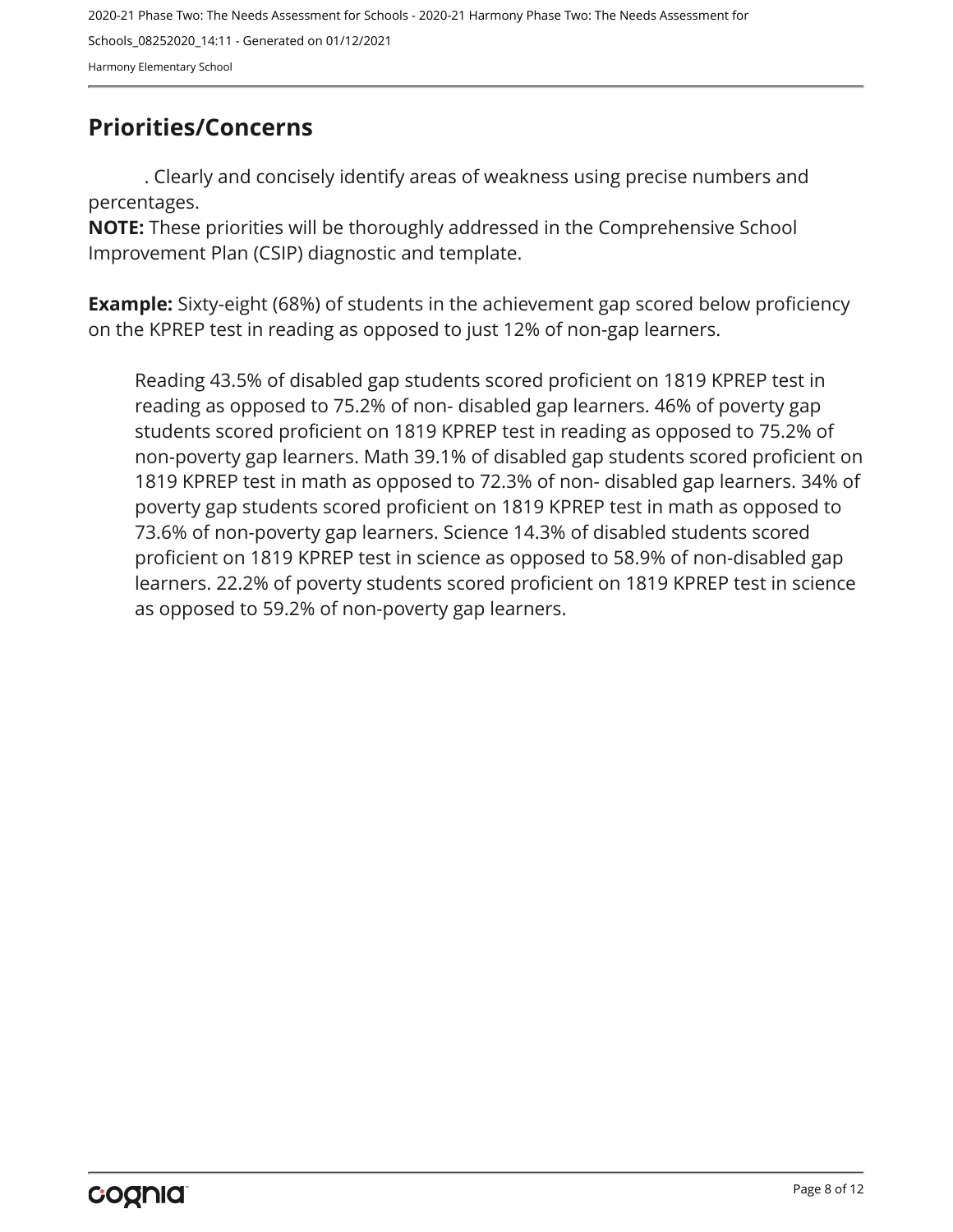## <span id="page-8-0"></span>**Trends**

. Analyzing data trends from the previous two academic years, which academic, cultural and behavioral measures remain significant areas for improvement?

Reading 37% of disabled gap students scored proficient or above on KPREP test in reading in 2017-18 as compared to 43.5% of disabled gap students scoring proficient or above on KPREP test in reading in 2018-2019. 51% of poverty gap students scored proficient or above on KPREP test in reading in 2017-18 as compared to 46% of poverty gap students scored proficient on KPREP test in reading in 2018-19. Math 31.4% of disabled gap students scored proficient or above on KPREP test in math in 2017-18 as compared to 39.1% of disabled gap students scored proficient on KPREP test in math in 2018-19. 35% of poverty gap students scored proficient or above on KPREP test in math in 2017-18 as compared to 34% of poverty gap students scored proficient or above on KPREP test in math in 2018-19. Science 25% of disabled students scored proficient or above in science in 2017-18 as compared to 14.3% of disabled students scored proficient or above on KPREP test in science in 2018-19.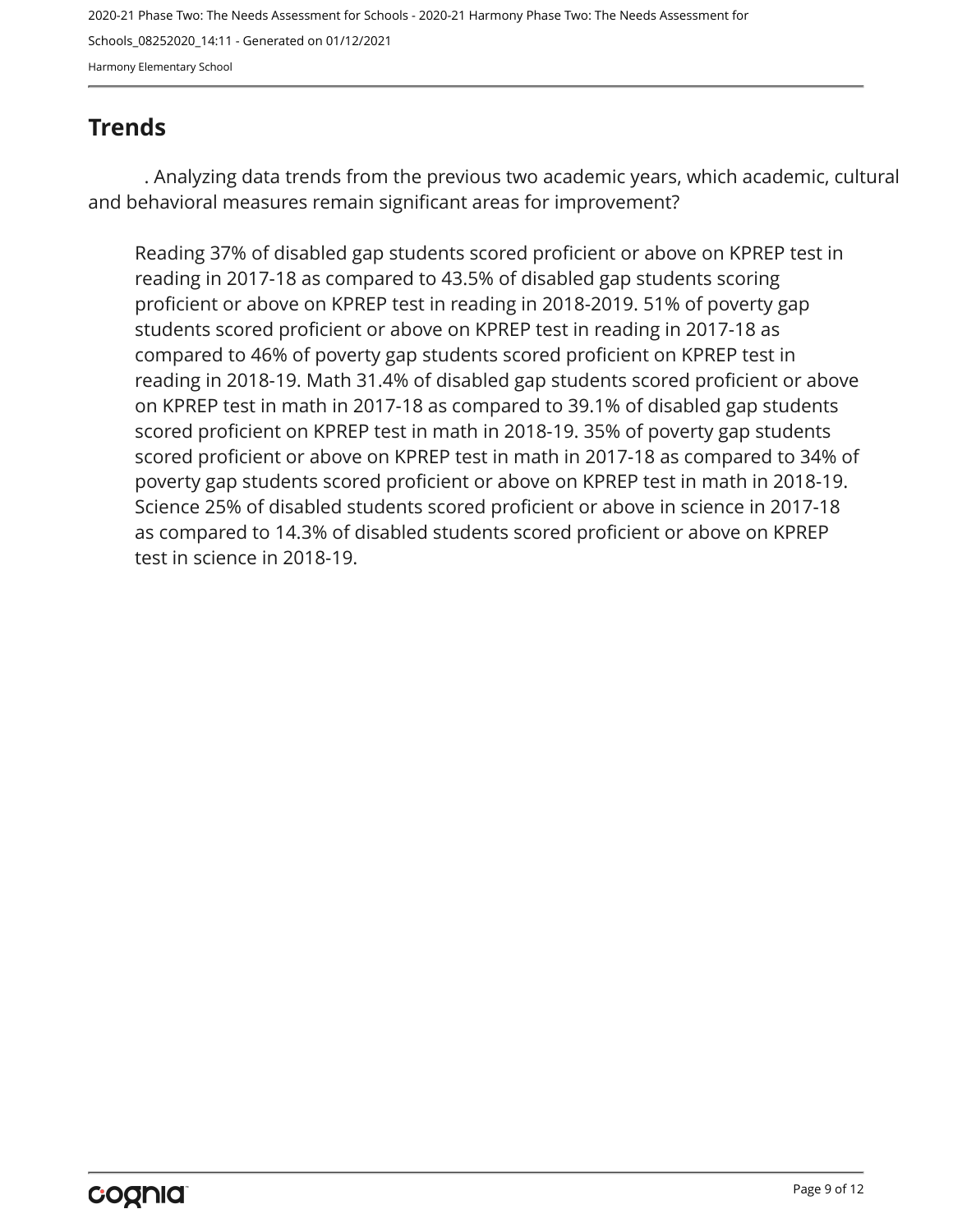## <span id="page-9-0"></span>**Potential Source of Problem**

. Which processes, practices or conditions will the school focus its resources and efforts upon in order to produce the desired changes? Note that all processes, practices and conditions can be linked to the six Key Core Work Processes outlined below:

| <b>KCWP 1: Design and Deploy Standards</b>                   |
|--------------------------------------------------------------|
| <b>KCWP 2: Design and Deliver Instruction</b>                |
| <b>KCWP 3: Design and Deliver Assessment Literacy</b>        |
| <b>KCWP 4: Review, Analyze and Apply Data</b>                |
| <b>KCWP 5: Design, Align and Deliver Support</b>             |
| <b>KCWP 6: Establishing Learning Culture and Environment</b> |
|                                                              |

KCWP 2:Design and Deliver Instruction Process: Ensure that vertical curriculum mapping is occurring to identify instructional gaps, including planning for the introduction of the standard, development and gradual release phases, and arrival at standards mastery. Ensure ongoing professional development in the area of best practice/high yield instructional strategies to aid in curricular adjustments when students fail to meet mastery. Practice: Ensure that students understand the success criteria within each learning target. ("Our learning target for today is , and we will know we are successful when we  $\hspace{2cm}$ .") Utilize

knowledge of best practice/high yield instructional strategies to aid in curricular adjustments when students fail to meet mastery. Plan for and implement active student engagement strategies. KCWP 3: Design and Deliver Assessment Literacy Practice: Create intentional opportunities for students to receive and offer effective feedback during learning. Implement student participation in self-assessment and goal setting. Condition: Ensure that grades effectively and accurately communicate student achievement.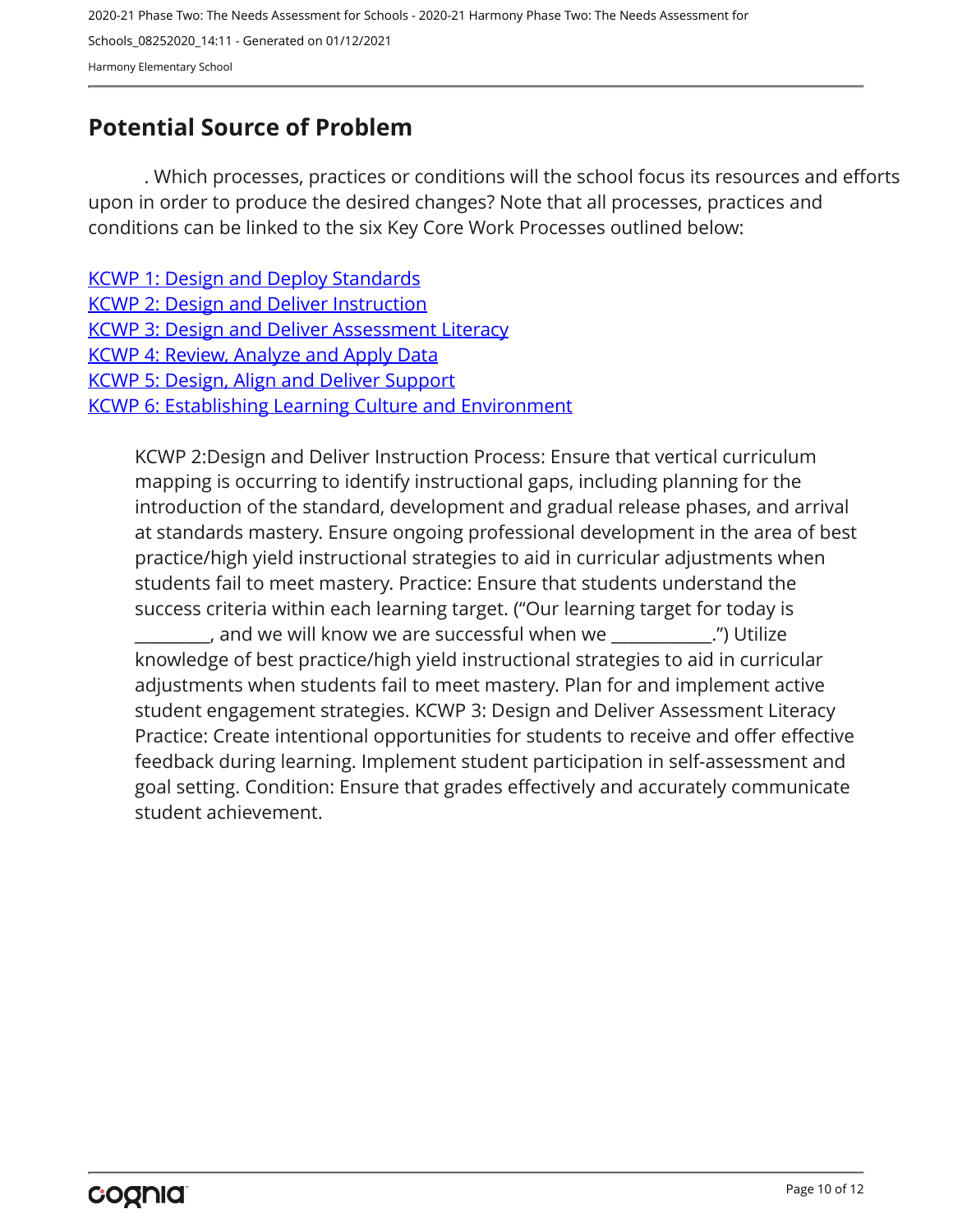### <span id="page-10-0"></span>**Strengths/Leverages**

. Plainly state, using precise numbers and percentages revealed by current data, the strengths and leverages of the school.

**Example**: Graduation rate has increased from 67% the last five years to its current rate of 98%.

Percentages of P/D Reading: remained 68% between 16/17 and 17/18 and 71.1 in 2018-19 Math: increased from 59%in 16/17 to 65% in 17/18 (+6%) and to 68 in 2018-19 (+3%) Writing: increased from 58% in 16/17 to 65.3%in 17/18 (+7.3%) to 82.9 in 2018-19 (+17.6%) NAPD Reading:86.4 in 2017-18 to 89 in 2018-19 Math:86 in 2017-18 to 88.8 in 2018-19 Science: 73 in 2017-18 to 76.7 in 2018-19 SS: 85.4 in 2017-18 to 88.2 in 2018-19 Writing: 66 in 2017-18 to 82.9 in 2018-19 2018/19 KPREP Overall Proficiency Total= 88.9% = high Reading= 89 Math=88.8 Separate Academic Indicators: Total=82.6 = very high Science=76.7 Social Studies=88.2 OD Writing=82.9 Growth: Total=62.3 = high Reading=57.5 Math=68